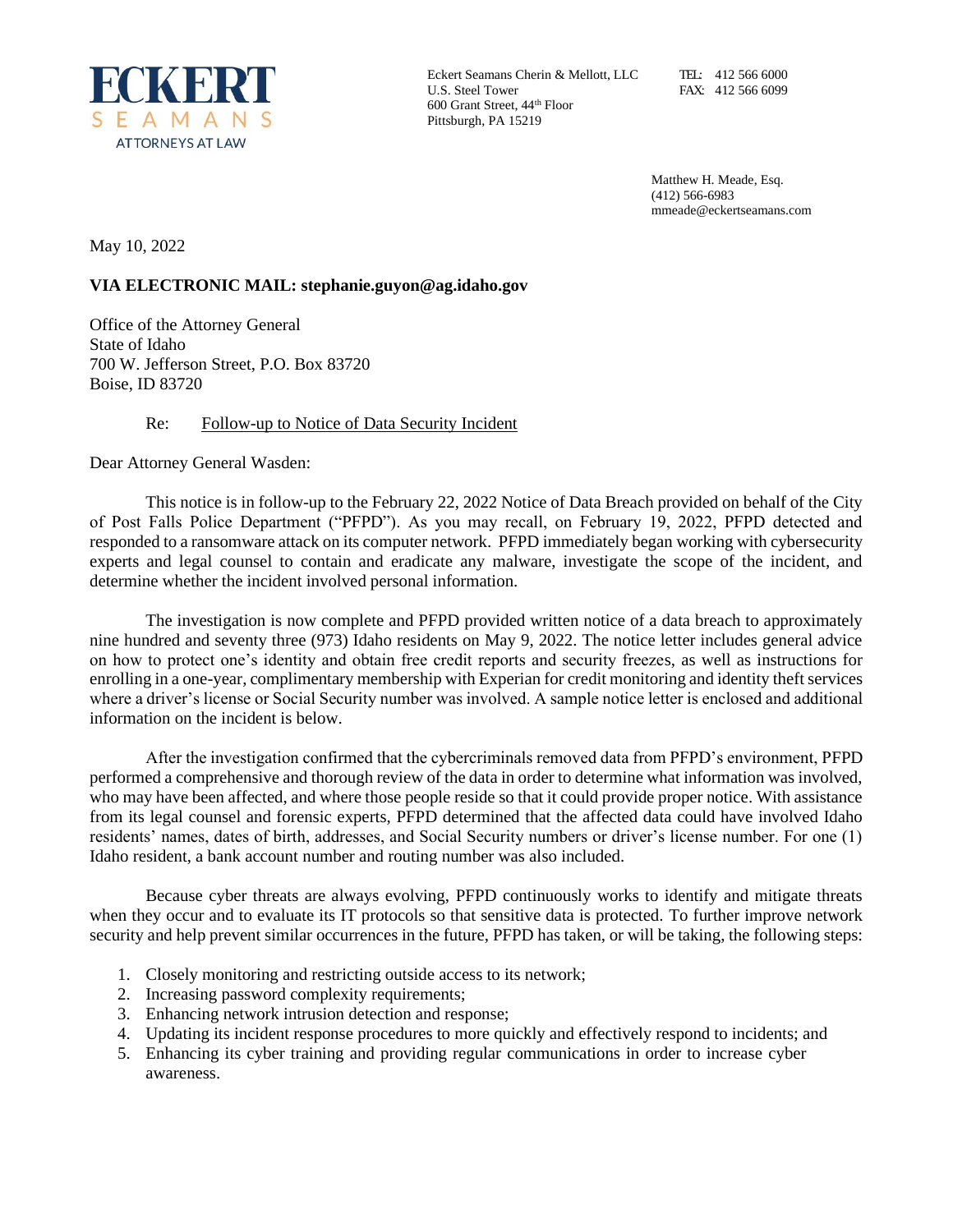

In addition, PFPD notified the Federal Bureau of Investigation (FBI) and has been providing regular updates about this incident to the Office of Risk Management, ITS Chief Information Security Officer and ITS Chief Information Officer.

PFPD is committed to protecting the security and confidentiality of sensitive information and will continue to invest in the internal resources and tools necessary to help prevent something like this from happening again. Please do not hesitate to contact me if you have any questions or concerns.

Sincerely,

/s/ Matthew H. Meade, Esq.

MHM/ Enclosure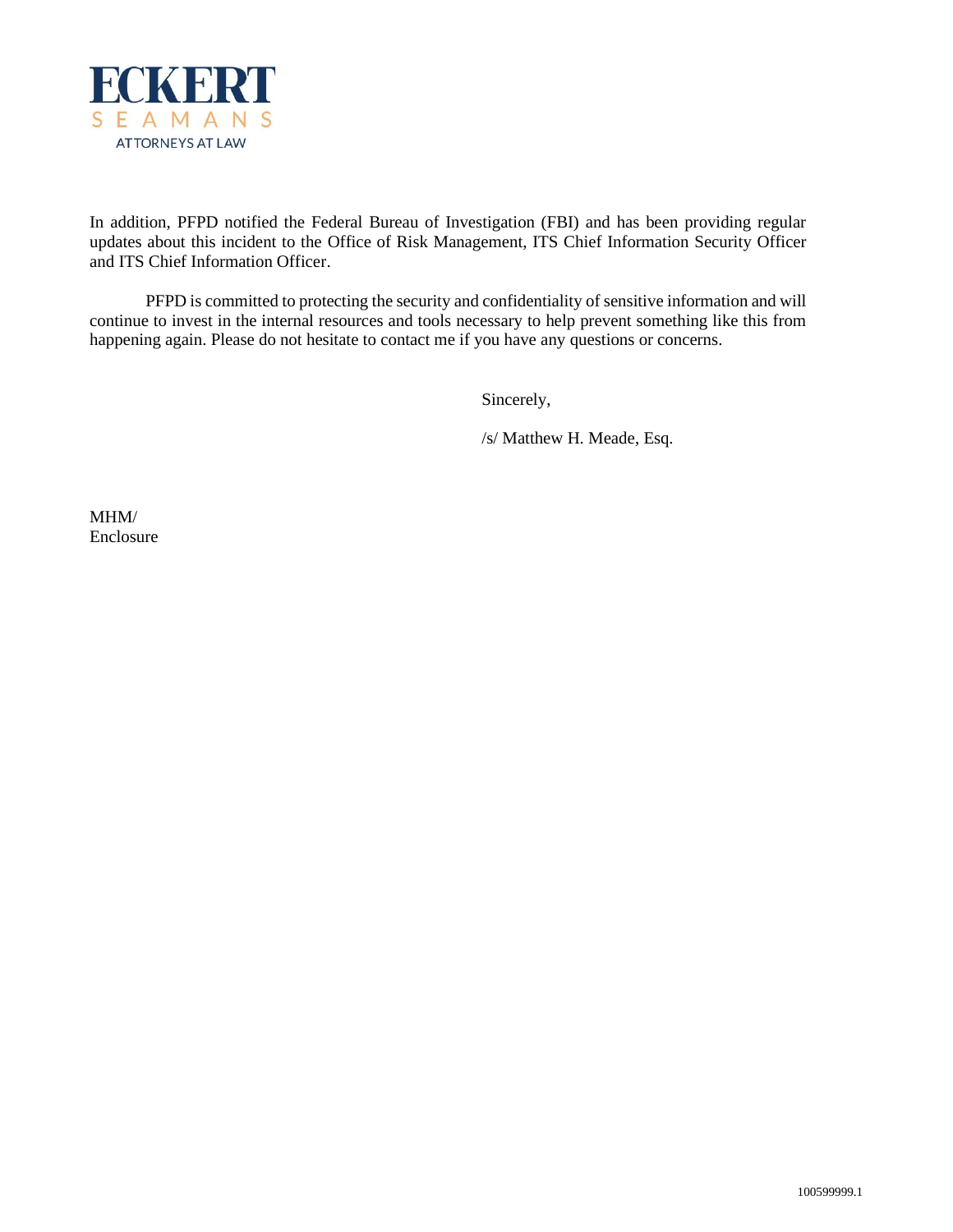

Return Mail Processing PO Box 589 Claysburg, PA 16625-0589



May 9, 2022

Dear Sample A. Sample:

The privacy and security of your personal information is of the utmost importance to the City of Post Falls Police Department (the "Department"). I am writing to tell you about a recent data security incident that involved some of the information we maintain about employees or other individuals related to our ongoing law enforcement work. We want to provide you with information about the incident, explain the complimentary services that we are providing to you, and let you know that we continue to take significant measures to protect your information.

#### **What Happened**

On February 19, 2022, we detected and responded to a ransomware attack on our computer network. Upon learning of this issue, we commenced a prompt and thorough investigation with the assistance of external cybersecurity professionals. In connection with our investigation, we determined that cybercriminals accessed our computer network and removed some of our data before deploying ransomware. We conducted a thorough review of this data to determine what information may have been involved, who may have been affected, and where those people reside so that we could provide proper notice.

#### **What Information Was Involved**

Based upon our investigation, the impacted data included your name, date of birth, address, bank account number, routing number, and driver's license number or Social Security number that we maintained in connection with our ongoing police work.

## **What We Are Doing**

We continually evaluate and modify our practices to enhance the security and privacy of information on our network. To further improve our network security and help prevent similar occurrences in the future, we have taken, or will be taking, the following steps:

- 1. Closely monitoring and restricting outside access to our network;
- 2. Increasing password complexity requirements;
- 3. Enhancing network intrusion detection and response;
- 4. Updating our incident response procedures to more quickly and effectively respond to incidents; and
- 5. Enhancing our cyber training and providing regular communications in order to increase cyber  $\frac{1}{2}$  awareness.

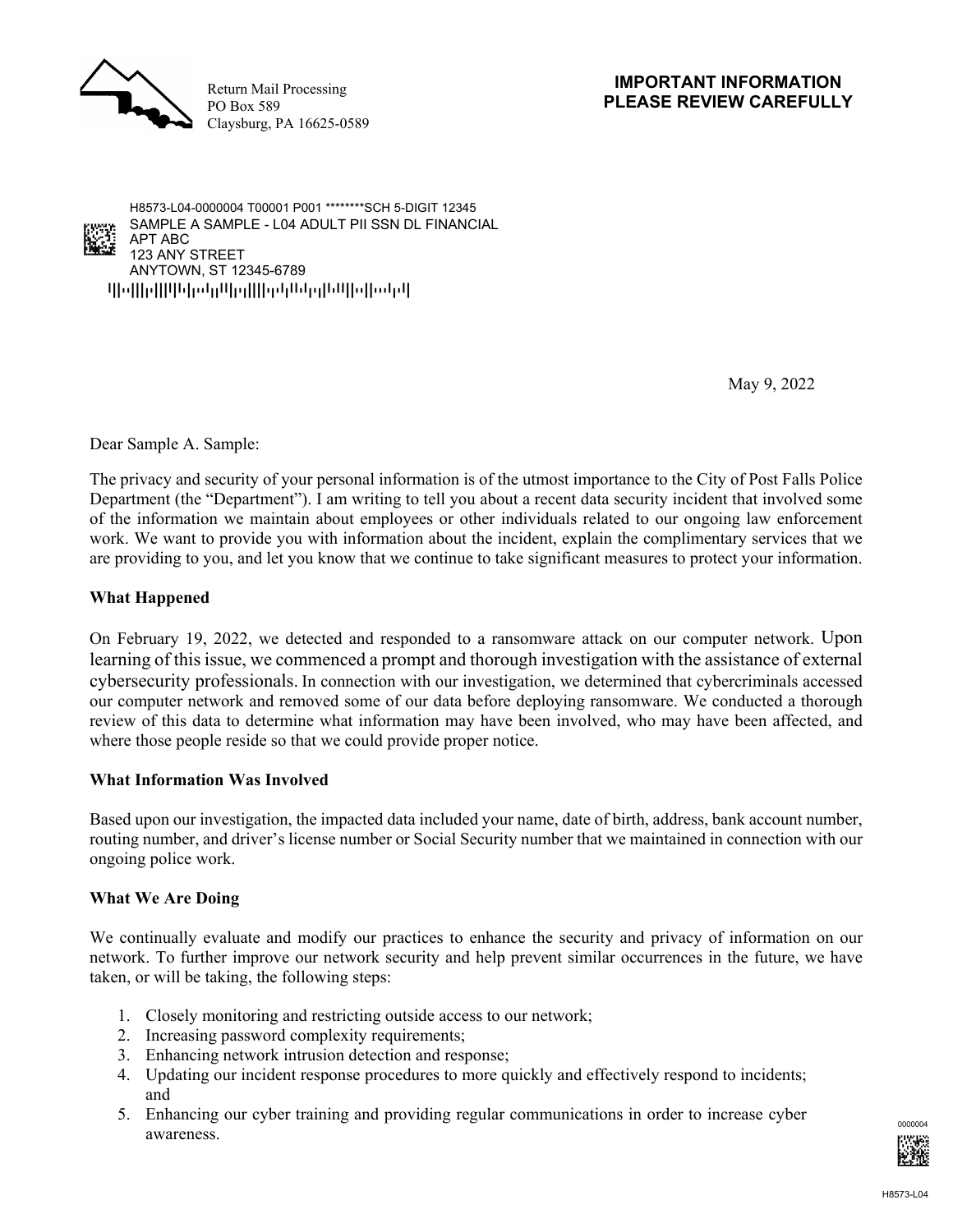# **What You Can Do**

In an abundance of caution, we recommend that you take the following preventative measures to help detect and mitigate any potential misuse of your personal information:

- 1. Enroll in a complimentary, one-year membership with Experian. This membership will provide you with identity monitoring services, including a copy of your credit report at signup; credit monitoring; identity restoration; Experian IdentityWorks ExtendCARE; and up to \$1 million in identity theft insurance. Instructions on how to activate your membership are included at the end of this letter.
- 2. Remain vigilant for incidents of fraud and identity theft by regularly reviewing your account statements and monitoring free credit reports for any unauthorized activity. Information on additional ways to protect your information, including how to obtain a free credit report and free security freeze, can be found at the end of this letter.
- 3. Report any incidents of suspected identity theft to your local law enforcement, state Attorney General and the major credit bureaus.

## **For More Information**

Please accept our sincere apologies that this incident occurred. We remain fully committed to maintaining the privacy of personal information in our possession and will continue to take many precautions to safeguard it.

If you have any further questions, please call me at 208-773-6340.

Sincerely,

they med

Chief Greg McLean City of Post Falls Police Department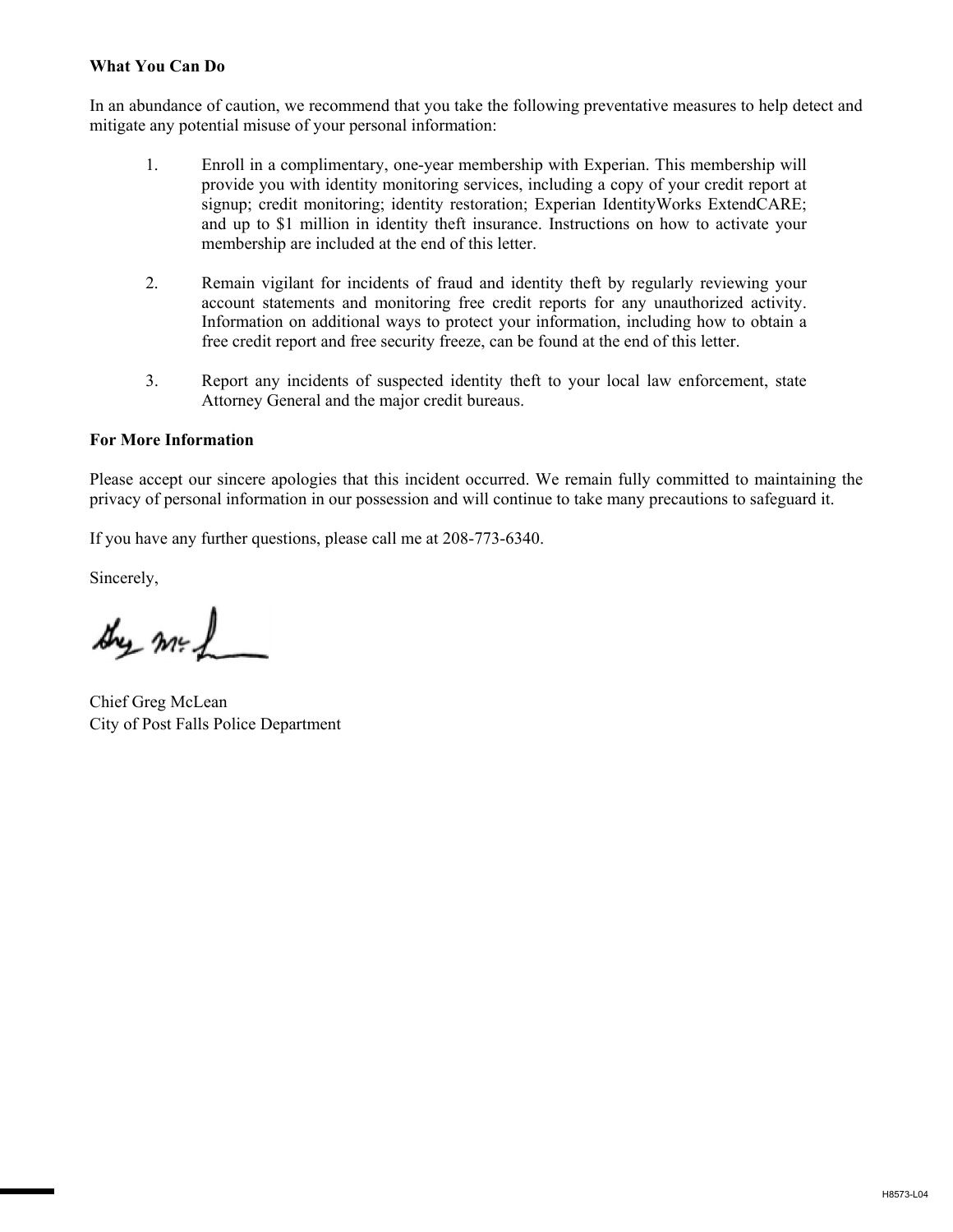## **MORE INFORMATION ABOUT IDENTITY THEFT AND WAYS TO PROTECT YOURSELF**

Visit www.experian.com/credit-advice/topic-fraud-and-identity-theft.html for general information regarding identity protection. You can obtain additional information about fraud alerts, security freezes, and preventing identity theft from the consumer reporting agencies listed below and the Federal Trade Commission (FTC) by calling its identity theft hotline: 877-438-4338; TTY: 1-866-653-4261. They also provide information online at www.consumer.ftc.gov/features/feature-0014-identity-theft. The FTC's address is: Federal Trade Commission, Division of Privacy and Identity Protection, 600 Pennsylvania Avenue, NW, Washington, DC 20580. You have the ability to place a security freeze on your credit reports by contacting the following agencies.

## **National Credit Reporting Agencies Contact Information**

| Equifax           | <b>Experian</b>  | <b>TransUnion</b>  |
|-------------------|------------------|--------------------|
| P.O. Box 105788   | P.O. Box 9554    | P.O. Box $160$     |
| Atlanta, GA 30348 | Allen, TX 75013  | Woodlyn, PA 19094  |
| 1-888-298-0045    | 1-888-397-3742   | 1-888-909-8872     |
| www.equifax.com   | www.experian.com | www.transunion.com |
|                   |                  |                    |

## **Obtain Your Credit Report**

You should also monitor your credit reports. You may periodically obtain your credit reports from each of the national consumer reporting agencies. In addition, under federal law, you are entitled to one free copy of your credit report every 12 months from each of the three nationwide consumer reporting agencies listed above. You may obtain a free copy of your credit report by going to www.AnnualCreditReport.com or by calling (877) 322-8228. You also may complete the Annual Credit Report Request Form available from the FTC at www.consumer.ftc.gov/articles/pdf-0093 annual-report-request-form.pdf and mail it to Annual Credit Report Request Service, P.O. Box 105281, Atlanta, GA 30348-5281. You may also contact any of the three major consumer reporting agencies to request a copy of your credit report.

If you discover inaccurate information or a fraudulent transaction on your credit report, you have the right to request that the consumer reporting agency delete that information from your credit report file.

#### **Fraud Alerts**

You may want to consider placing a fraud alert on your credit report. An initial fraud alert is free and will stay on your credit file for at least 90 days. The alert informs creditors of possible fraudulent activity within your report and requests that the creditor contact you prior to establishing any new accounts in your name. To place a fraud alert on your credit report, contact any of the three national credit reporting agencies using the contact information listed above. Additional information is available at www.annualcreditreport.com.

#### **Security Freeze**

You have the ability to place a security freeze on your credit report at no cost to you. A security freeze is intended to prevent credit, loans and services from being approved in your name without your consent. To place a security freeze on your credit report, you may be able to use an online process, an automated telephone line, or a written request to all three of the credit reporting agencies listed above. The following information must be included when requesting a security freeze (note that if you are requesting a credit report for your spouse, this information must be provided for him/her as well): (1) full name, with middle initial and any suffixes; (2) Social Security number; (3) date of birth; (4) current address and any previous addresses for the past five years; (5) a legible copy of a government-issued identification card, (6) proof of current address, such as a legible copy of a recent utility bill or bank or insurance statement, (7) a legible copy of a recent W-2, pay stub, or Social Security card, and (8) if you are a victim of identity theft, a copy of either the police report, investigative report, or complaint to a law enforcement agency concerning identity theft. It is essential that each copy be legible, display your name and current mailing address, and the date of issue. **Under federal law, you cannot be charged to place, lift, or remove a security freeze.**

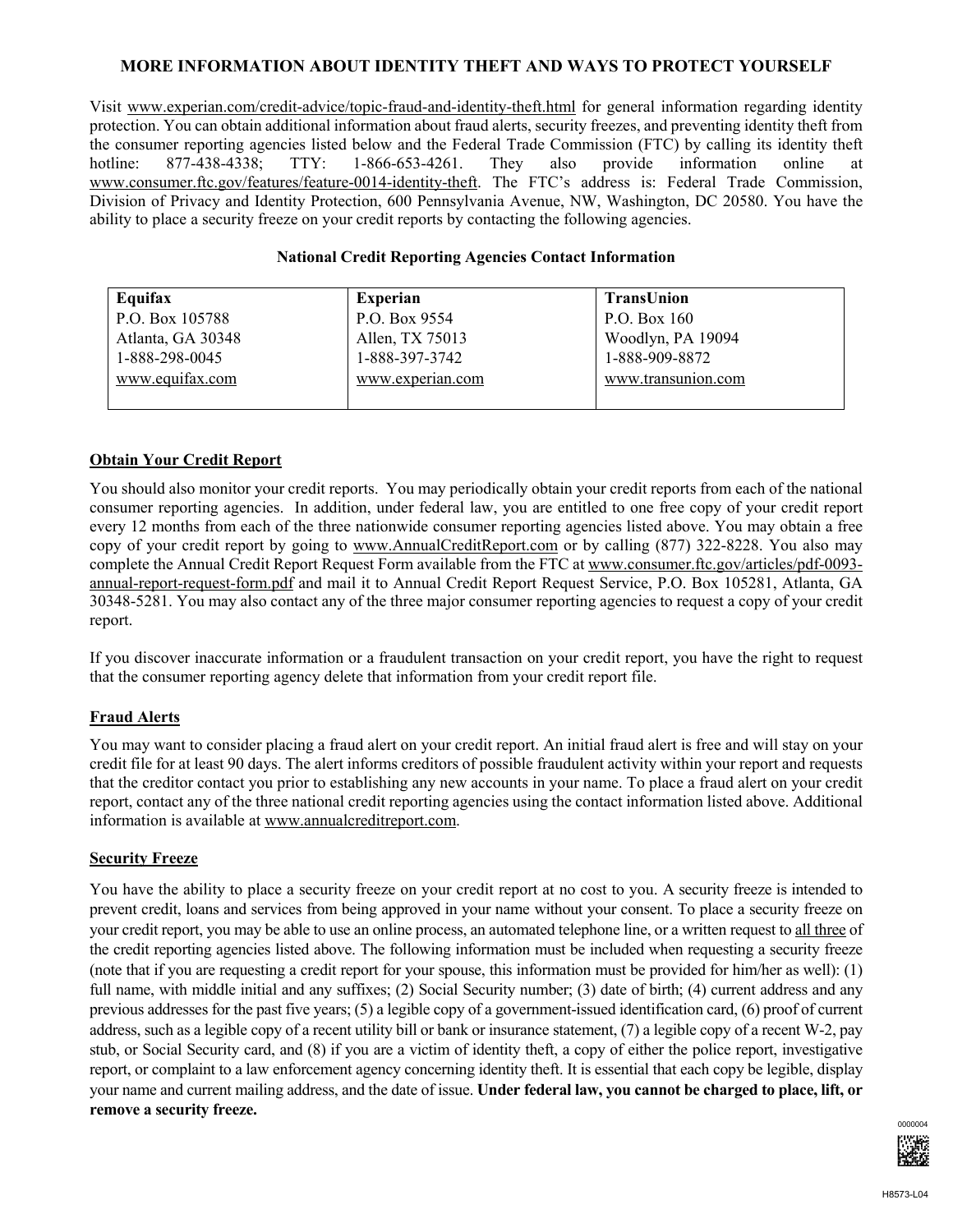After receiving your freeze request, each credit reporting company will send you a confirmation letter containing a unique PIN (personal identification number) or password. Keep the PIN or password in a safe place, you will need it if you choose to lift the freeze. If you do place a security freeze *prior* to enrolling in the credit monitoring service as described above, you will need to remove the freeze in order to sign up for the credit monitoring service. After you sign up for the credit monitoring service, you may refreeze your credit file.

## **Additional Helpful Information**

Even if you do not find any suspicious activity on your initial credit reports, the Federal Trade Commission (FTC) recommends that you check your credit reports periodically. Checking your credit report periodically can help you spot problems and address them quickly.

If you find suspicious activity on your credit reports or have reason to believe your information is being misused, call your local law enforcement agency and file a police report. Be sure to obtain a copy of the police report, as many creditors will want the information it contains to absolve you of the fraudulent debts. You may also file a complaint with the FTC by contacting them at the information provided above.

If your personal information has been used to file a false tax return, to open an account or to attempt to open an account in your name, or to commit fraud or other crimes against you, you may file a police report in the city in which you currently reside.